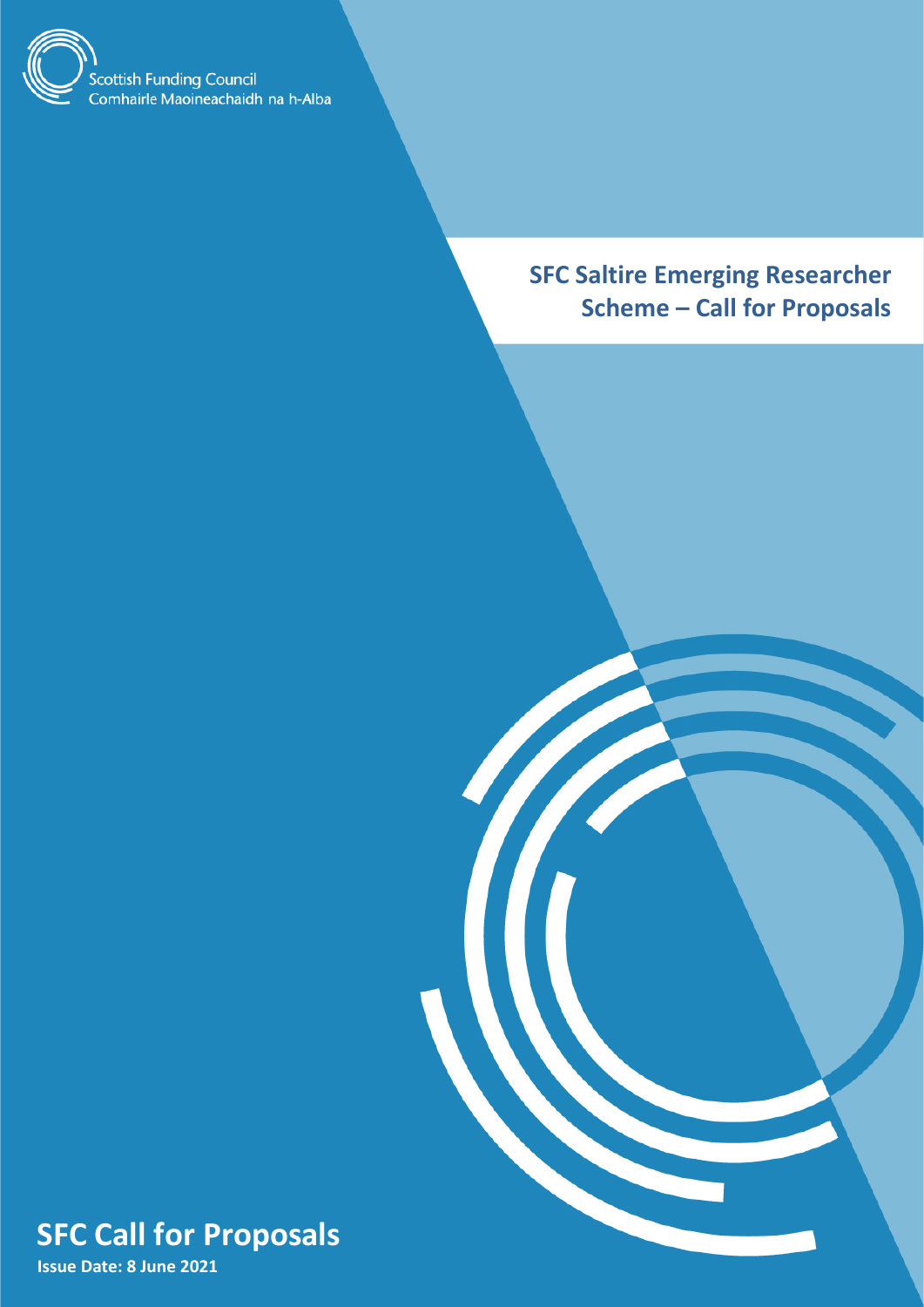## **SFC Saltire Emerging Researcher Scheme – Call for Proposals**

- Issue date: 8 June 2021
- Deadline: 12 July 2021
- Reference: SFC/CI/10/2021
- Summary: The Scottish Funding Council is pleased to announce a new SFC Saltire scheme for collaborative European exchanges which will run in Academic Year (AY) 2021-22. We are inviting collaborative consortia based across Scottish universities to submit proposals to administer European exchange programmes of up to six months for doctoral research students and early career researchers under this scheme.
- FAO: Principals and VPs (Research) of Scotland's universities, Directors of research pools
- Further information: **Contact:** Charlotte Matheson **Job title:** Policy/Analysis Officer **Department:** Research and Innovation **Tel:** 0131 313 6550 **Email:** [cmatheson@sfc.ac.uk](mailto:cmatheson@sfc.ac.uk)



Scottish Funding Council Apex 2 97 Haymarket Terrace Edinburgh EH12 5HD T 0131 313 6500 **www.sfc.ac.uk**

**Scottish Funding Council** Comhairle Maoineachaidh na h-Alba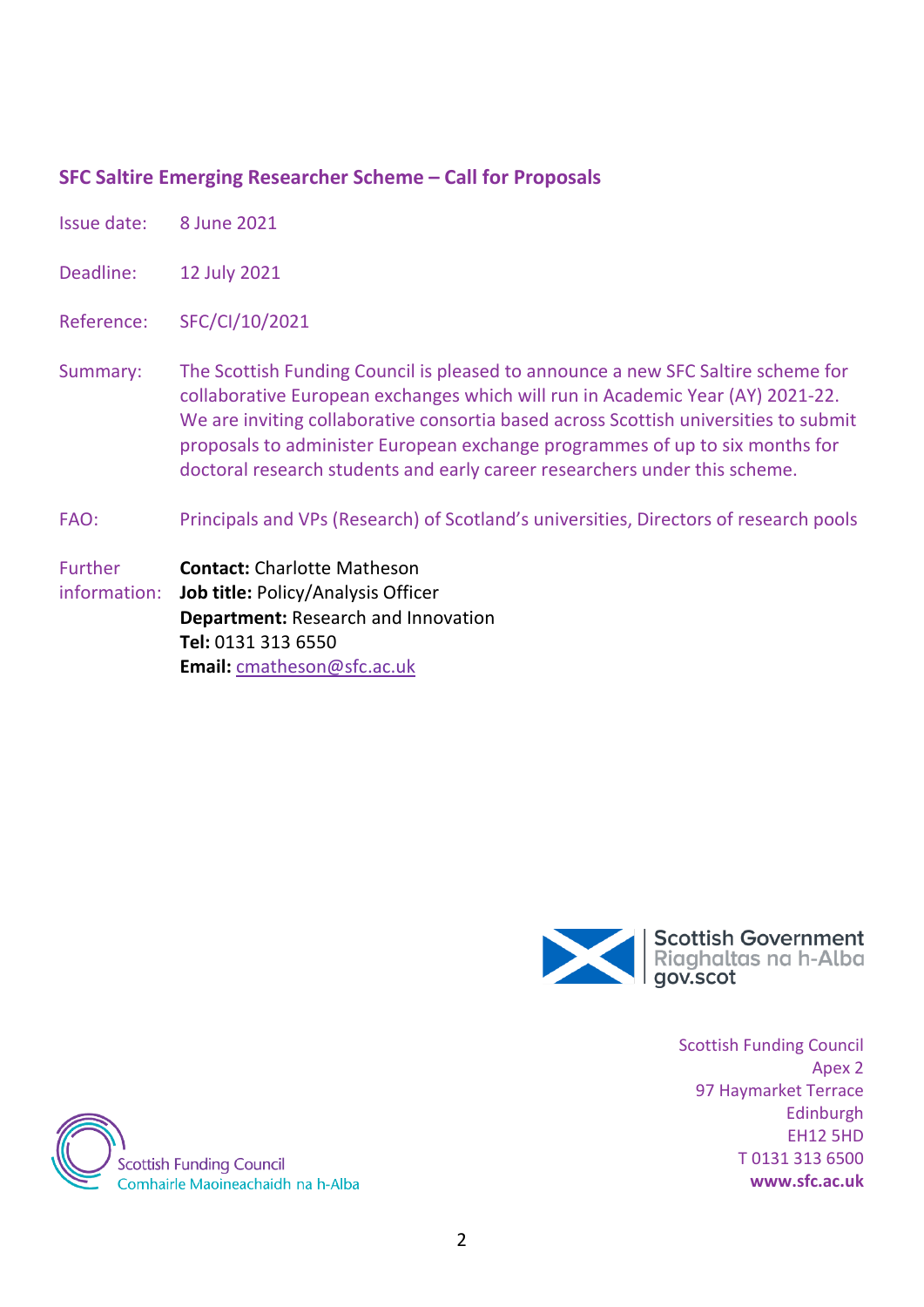# **Contents**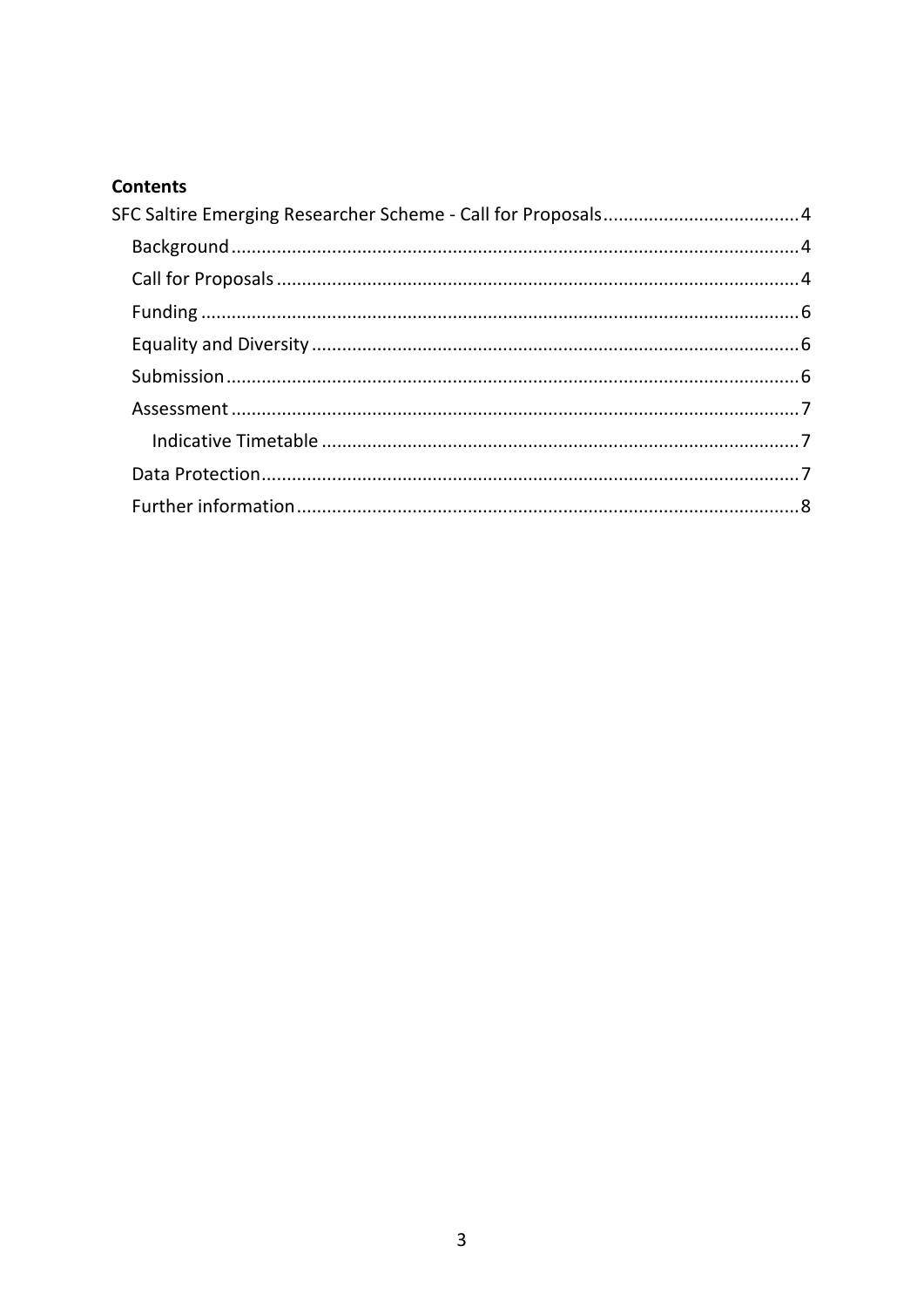# <span id="page-3-0"></span>**SFC Saltire Emerging Researcher Scheme - Call for Proposals**

#### **Introduction**

- 1. The Scottish Funding Council is pleased to announce funding for a number of European exchange programmes for doctoral students and early career researchers. The SFC Saltire Emerging Researcher Scheme is intended to promote mobility between Scotland and European research partners with the aim of strengthening existing, and seeding future, research relationships.
- 2. The exchanges will take place from January 2022 onwards, with all exchanges completed by the end of August 2022.
- 3. We are inviting collaborative research consortia based across multiple Scottish universities to submit proposals to run programmes under this scheme by 12 July 2021.
- 4. In this document we set out the aims, objectives and assessment process for this call.

### <span id="page-3-1"></span>**Background**

- 5. As part of the Scottish budget for 2021-22, Scottish Ministers confirmed the allocation of £6.75 million "to support international and EU activity and collaboration including boosting support for international research collaboration and talent attraction, increase scholarship offering to include EU students and support the effective use of alumni globally."
- 6. Of this funding, the Scottish Government has confirmed the award of £2.97 million to SFC and The Royal Society of Edinburgh (RSE) to deliver a portfolio of international research collaboration and mobility schemes to maintain and strengthen Scottish-European research collaboration. £934,000 has been allocated towards the SFC Saltire Emerging Researcher Scheme which is expected to fund c. 70 placements or exchanges for postgraduate research students and early career researchers between Scottish and European universities.

### <span id="page-3-2"></span>**Call for Proposals**

7. Collaborative research consortia based across multiple Scottish universities are invited to submit proposals for funding of up to £100,000 each to run exchange programmes of up to six months for doctoral research students and/or early career researchers in AY 2021-22. Each programme is expected to support c. 10 inbound or outbound placements or exchanges between universities in Scotland and EU Member States, EEA and EFTA countries.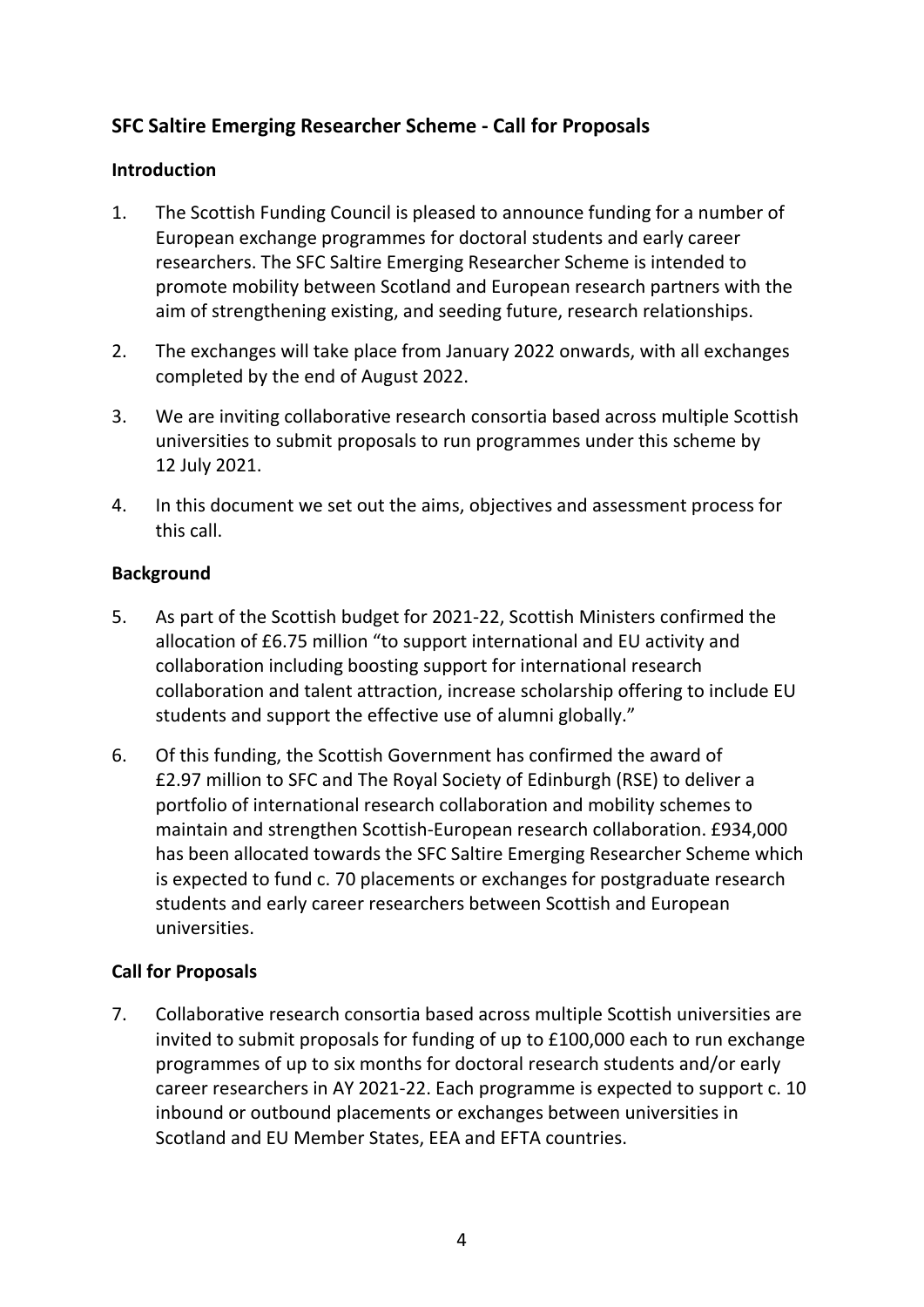- 8. New and existing Scottish university consortia are eligible to apply, but given the timeframe for submitting proposals we expect most proposals to come from existing research collaborations. Where relevant, consortia may submit proposals to extend existing exchange programmes.
- 9. Proposals must be submitted by each consortium's nominated host university. Host universities will be required to administer SFC funding on behalf of the partnership and report back on the use of this funding.
- 10. The deadline for proposals is noon on 12 July 2021. Proposals will be considered by an assessment panel in July 2021 and the announcement of successful consortia will be made in August 2021.

## **Proposal Criteria**

- 11. Placement/exchange programme proposals are welcomed from research consortia which are based in Scotland and which span a wide range of Scottish universities. To give us confidence of delivery in a tight time frame, we expect the applying consortia will pre-exist, be Scotland-wide in scale and reach, and have a track record of delivering postgraduate training. Proposals:
	- Should be open to PGRs and ECRs currently based within universities in Scotland, EU Member States, EEA and EFTA countries.
	- Should detail the outcomes that will be delivered by the programme in AY 2021-22, including achievable targets and key performance indicators.
	- Should cover the full cost of the exchange, including travel<sup>[1](#page-0-0)</sup>, accommodation, and reasonable additional costs arising from Equality, Diversity and Inclusion (EDI) considerations.
	- Should explore the potential for match funding from European partners, especially where this will involve a two-way exchange of PGRs/ECAs.
	- May build on, or be extensions to, existing activity or may be new developments.
	- May be based around particular areas of research such as challenge areas, around access to defined areas of expertise or equipment, or target specific institutions or regions.
	- Should consider alternative approaches should physical exchanges not be possible for some or all participants.
	- May include some central resource for administration and for central events/learning for cohorts.

<span id="page-4-0"></span> $1$  Visa costs for incoming or outgoing exchanges/placements will not be covered.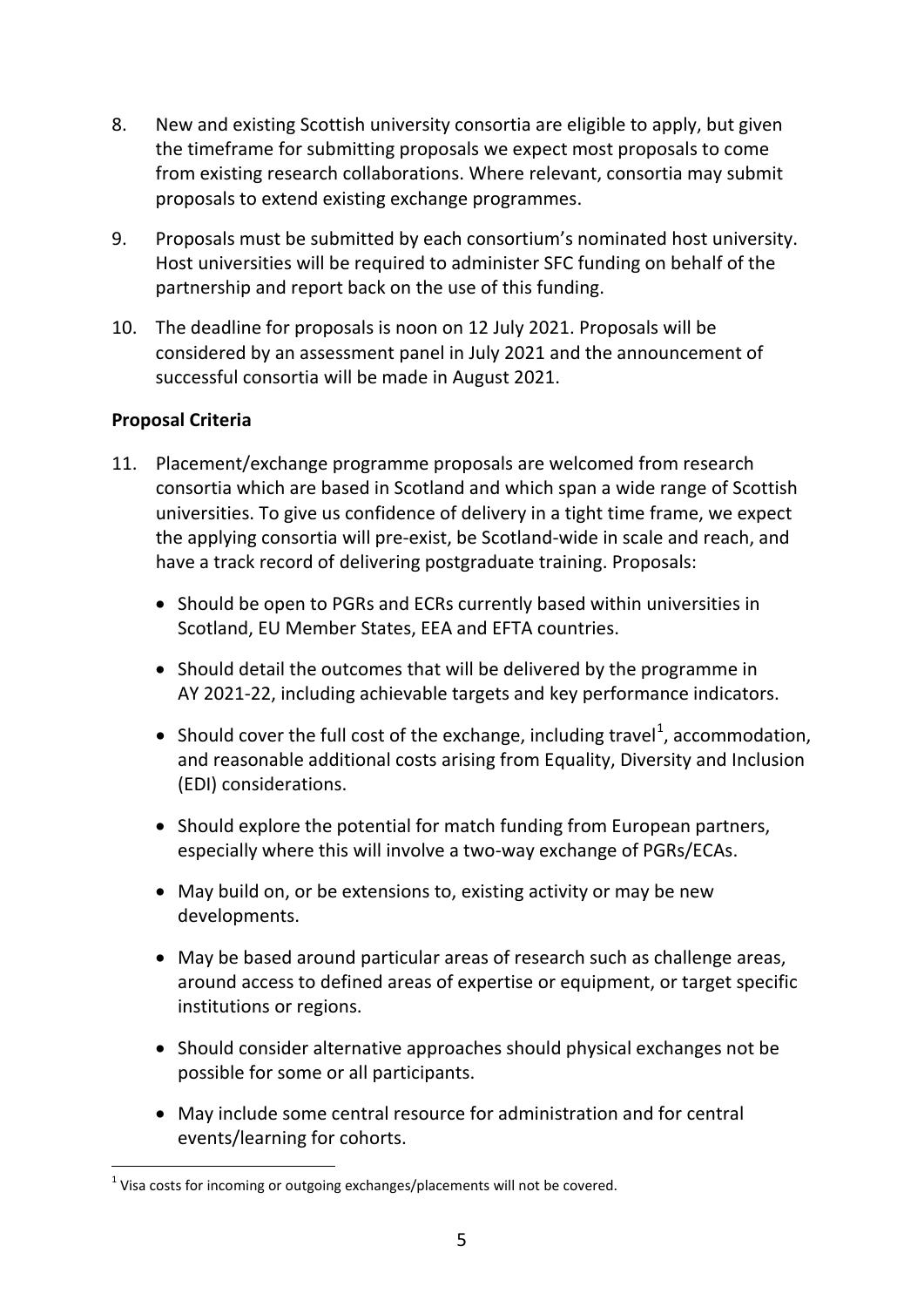- Should provide a clear breakdown of projected income and expenditure over the term of the programme.
- 12. Consortia may, in addition to the above, apply for funding to host an Emerging Researcher cohort-building/networking/learning and development event or series of events for all inbound and outbound participants in the SFC Saltire Emerging Researchers exchange scheme (c.70). One consortium will be given funding of up to £20,000 to hold such an event or series of events.
- 13. The Emerging Researcher event(s) may be held virtually or in person, but with a preference that at least one opportunity will be given to participants to attend an event in person if possible. All inbound and outbound participants will be encouraged to attend this event/programme, with the aim of promoting and enhancing stronger collaborations between emerging researchers in Scotland and Europe.
- 14. Proposals must follow the proposal structure outlined in Annex A.

## <span id="page-5-0"></span>**Funding**

- 15. Each successful exchange programme will be funded up to a maximum of £100,000 in AY 2021-22, covering costs of up to £10,000 per researcher per exchange.
- 16. Further justifiable costs may be sought to cover costs associated with administration of the scheme. These should be carefully detailed in the programme proposal.
- 17. SFC funding will be allocated to and managed by the consortium's nominated host university. Other institutions involved in the project must also be listed in the proposal.

## <span id="page-5-1"></span>**Equality and Diversity**

18. SFC considers equality and diversity in all its priorities. SFC asks institutions to be mindful of the Equality Act (2010), including the statutory requirement for Equality and Human Rights Impact Assessments (EHRIAs) of new and revised strategies and policies. **Proposals must include an EHRIA**. Institutions can complete their own EHRIA form or use SFC's form which is available upon request. Further information and guidance is available from SFC's website. $2$ 

## <span id="page-5-2"></span>**Submission**

19. Proposals must be able to demonstrate senior level support from the nominated host university. Applications will only be eligible if signed by the

 <sup>2</sup> <http://www.sfc.ac.uk/access-inclusion/access-equality-diversity/access-equality-diversity.aspx>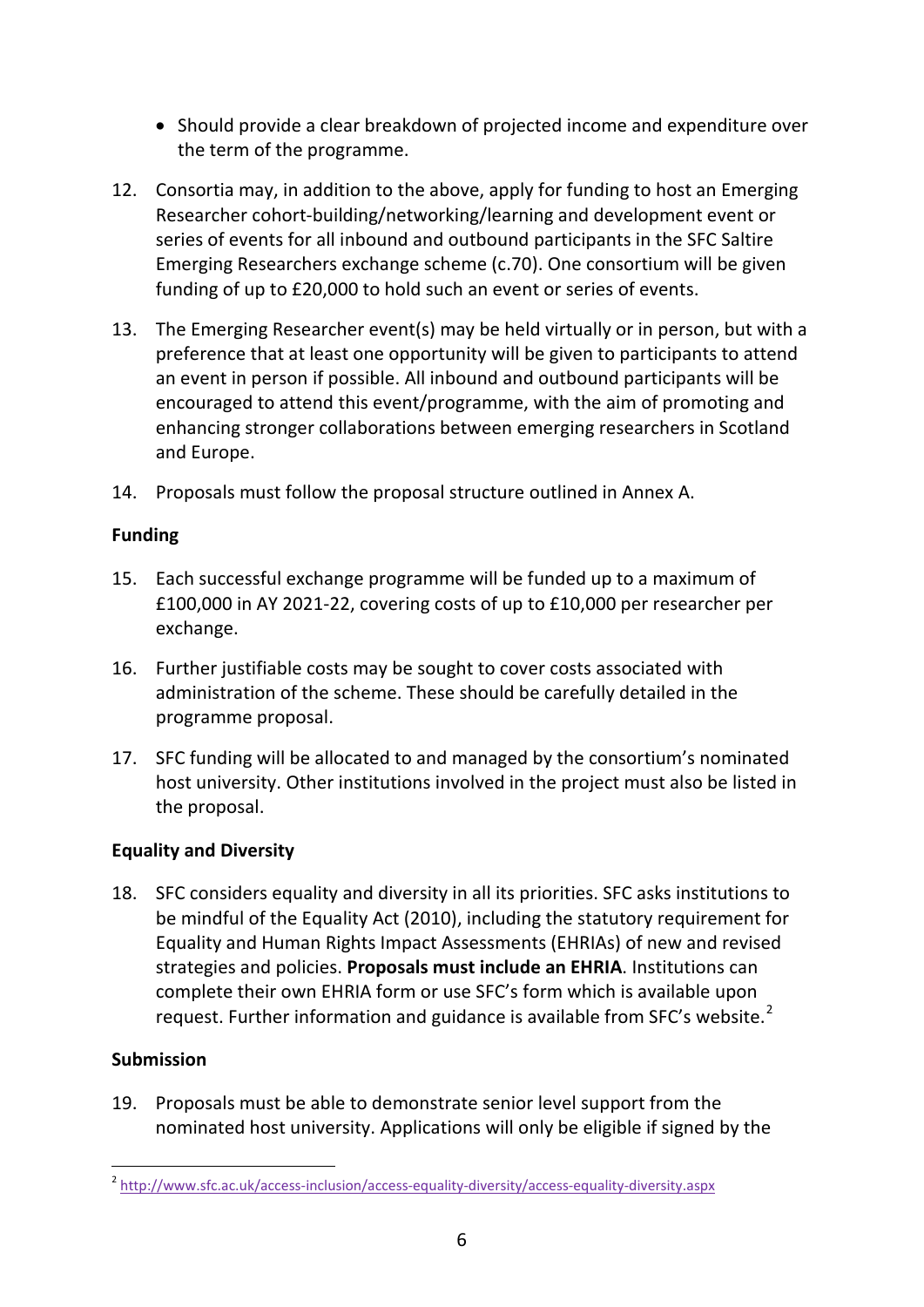Principal or delegated signatory.

20. The deadline for proposals is **noon, on Monday 12 July 2021**. Proposals should be submitted to Dr Charlotte Matheson, Policy/Analysis Officer, [cmatheson@sfc.ac.uk.](mailto:cmatheson@sfc.ac.uk)

#### <span id="page-6-0"></span>**Assessment**

- 21. Eligible proposals will be taken forward for consideration by an assessment panel comprising SFC and its partner organisations. The assessment panel is likely to include representatives from SFC, SFC's Research and Knowledge Exchange Committee, Scottish Government and The Royal Society of Edinburgh.
- 22. The assessment panel may propose integration of proposals that have significant overlap and where collaboration could substantially increase impact.

#### <span id="page-6-1"></span>*Indicative Timetable*

| <b>Action</b>                | <b>Date</b>      |
|------------------------------|------------------|
| Call for proposals launched  | 8 June 2021      |
| Call for proposals deadline  | 12 July 2021     |
| Assessment panel             | w/c 19 July 2021 |
| Applicant notification*      | August 2021      |
| Funding award letters issued | August 2021      |

\*We will provide feedback to unsuccessful applicants at a later date. The level of feedback will be dependent on the number of proposals received.

#### <span id="page-6-2"></span>**Data Protection**

- 23. Any materials produced, reporting required, promotional information, etc. must be compliant with data protection and General Data Protection Regulation (GDPR) requirements. Institutions must ensure any participants are aware of how their information will be processed in accordance with GDPR. For more information about how SFC uses personal data please see our [Privacy](http://www.sfc.ac.uk/about-sfc/how-we-operate/access-information/privacy-notice/privacy.aspx)  [Notice.](http://www.sfc.ac.uk/about-sfc/how-we-operate/access-information/privacy-notice/privacy.aspx)
- <span id="page-6-3"></span>24. SFC reserves the right to share content, reports and other information with the Scottish Government and other relevant stakeholders to promote and evidence the way in which funding has been used.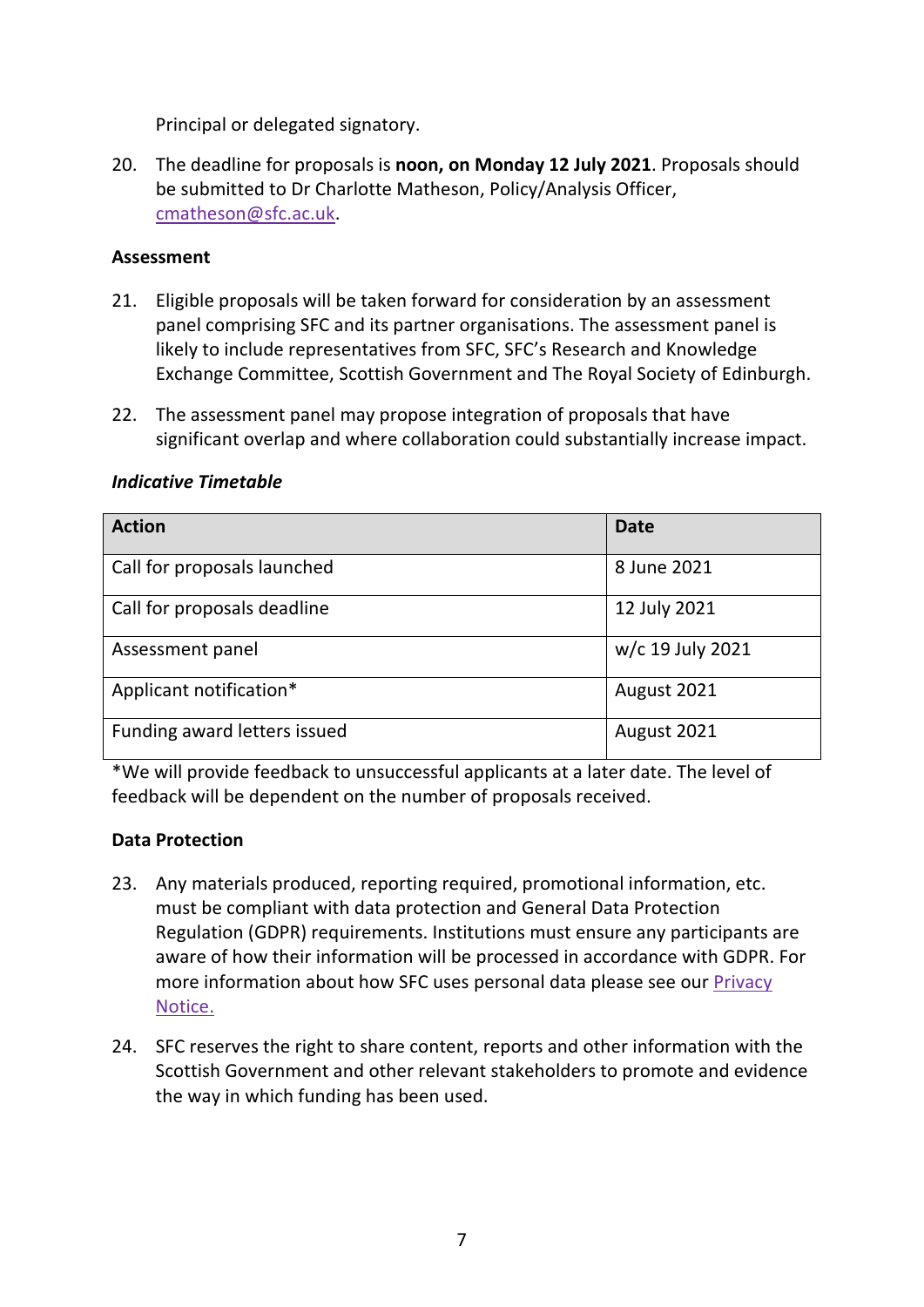#### **Further information**

25. For further information and informal enquiries please contact Charlotte Matheson, Policy/Analysis Officer, Research and Innovation Directorate, tel: 0131 313 6550, email: [cmatheson@sfc.ac.uk.](mailto:cmatheson@sfc.ac.uk)

 $\overline{2}$ 

**Dr Stuart Fancey** Director of Research and Innovation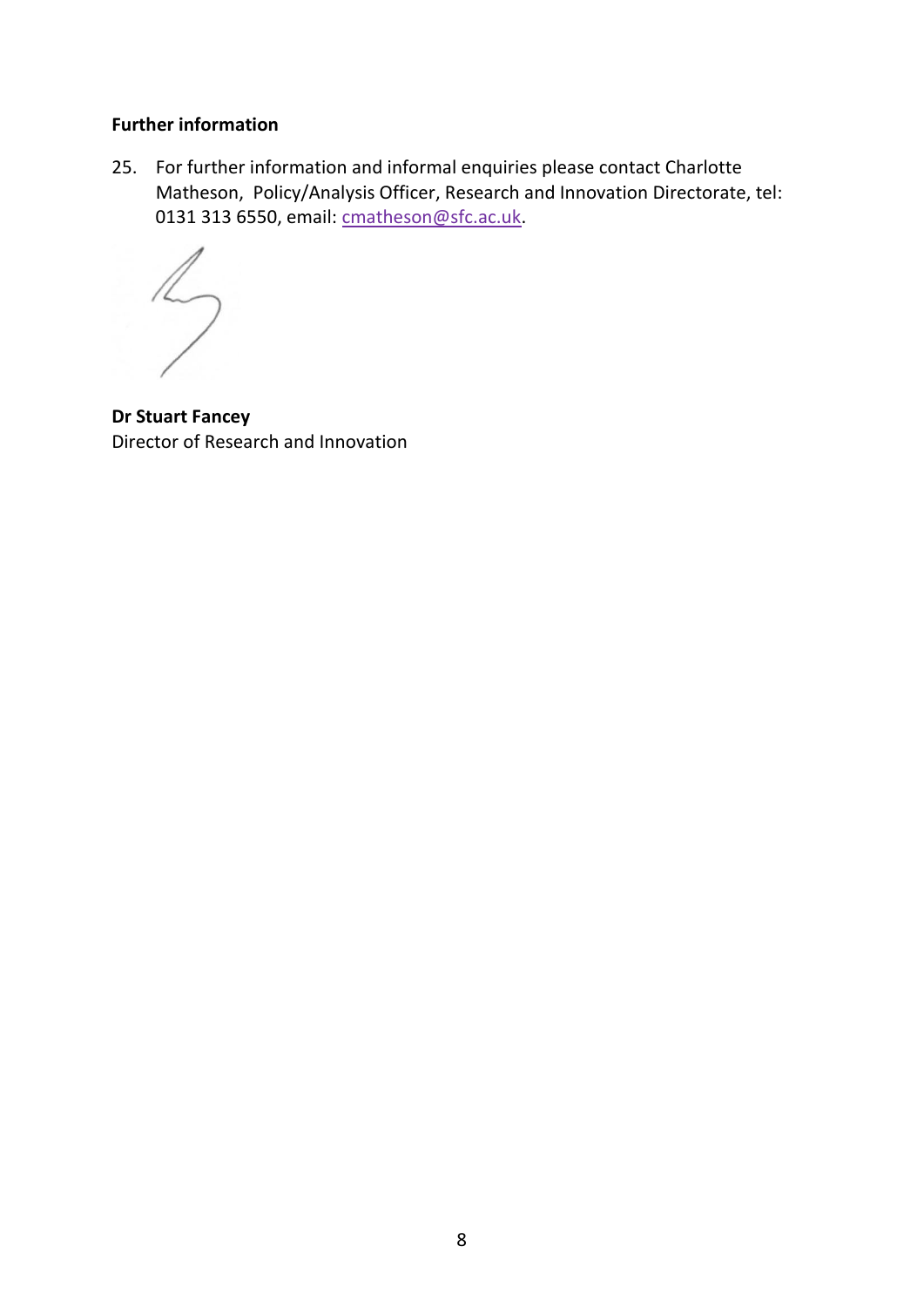## **Proposal Structure**

The proposal document must include the following sections in the listed order below. Proposals should use this structure to meet all proposal criteria in paragraphs 11-14. Proposals which do not provide this information will be ineligible.

- Nominated host university and other universities involved in the consortium.
- Brief description of proposed exchange programme (max. 2 pages), including:
	- o Key aims and objectives of the programme.
	- o Whether the scheme will be open to incoming exchanges, outgoing exchanges or both.
	- o Proposed European partner universities, where these are based and whether these are new or existing partners.
	- o Whether the programme will be focused on a particular country or set of countries.
	- o Whether the programme will based around a particular area of research.
	- o Whether this will be a new exchange programme or build upon/extend an existing programme.
	- o Assessment criteria for applicants, including whether the programme is open to PGRs, ECRs or both.
	- o When and how exchange opportunities will be advertised.
	- o How possibilities for match funding from European partners have or will be explored.
- A brief plan outlining key stages and dates of the programme.
- Brief description of consortium and its suitability for delivering the proposed programme (max. 3 paragraphs).
- Contingency plans detailing how the aims of relationship building and shared learning across Scottish and European institutions will be met if physical travel is not possible for some or all programme participants (max 3 paragraphs).
- Proposed exchange programme summary, suitable for publication (max. 3 paragraphs).
- Detailed programme income (including all sources) and expenditure statement, providing detail of further justified costs that will be sought for administrative and marketing costs.
- Details of any planned cohort building or networking activities. Where a consortium is applying for additional funding of up to £20,000 to deliver an Emerging Researcher cohort building/networking/learning and development event(s) for all participants across the Emerging Researchers Scheme (see paragraph 10), further details should be provided including: